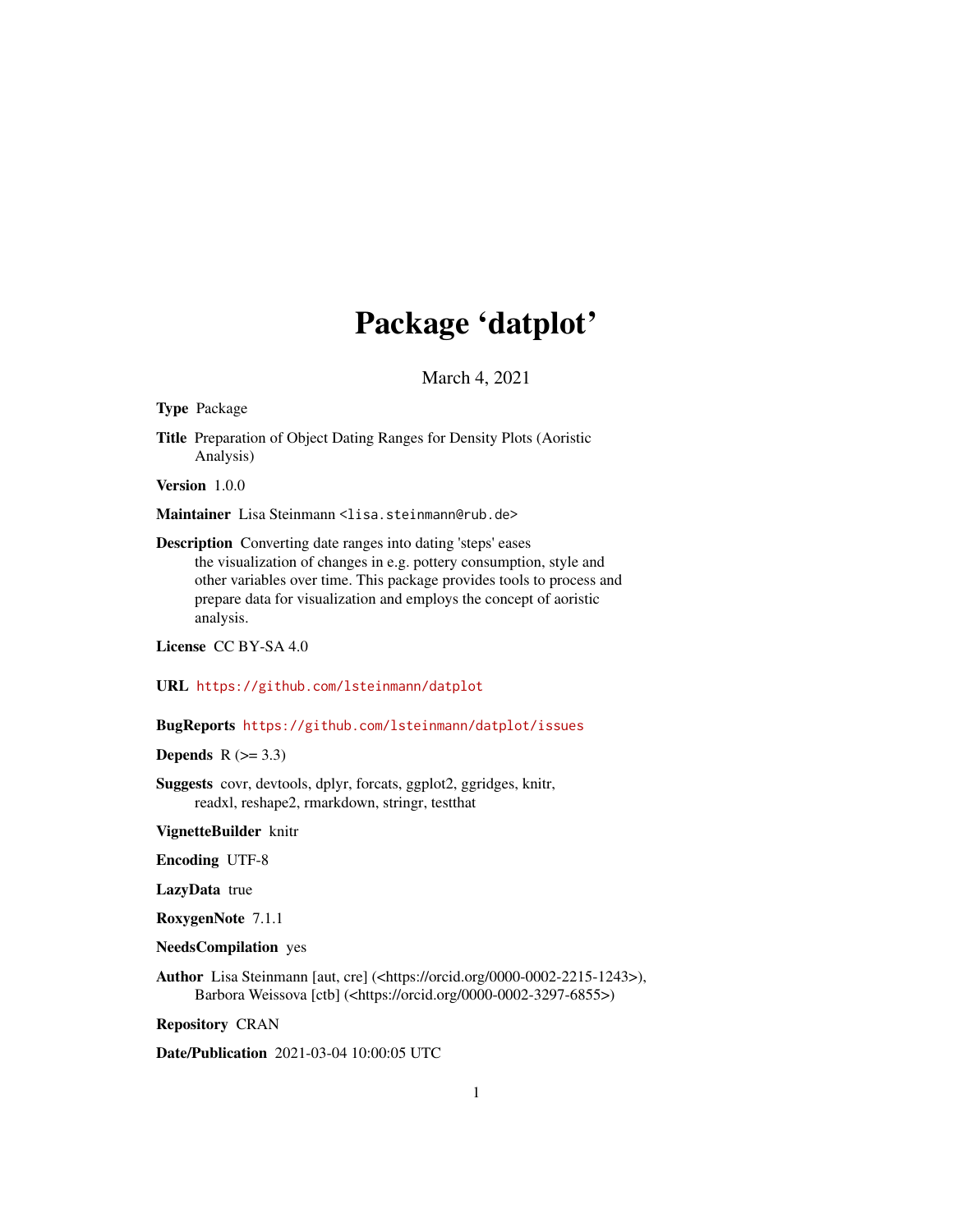### <span id="page-1-0"></span>R topics documented:

| Index |  |
|-------|--|

Beazley *Beazley (sample of 1000)*

#### Description

A test dataset containing a data.frame how it should ideally be arranged to work with datplot.Data are gathered from the Beazley Archive Pottery Database (BAPD) – https://www.beazley.ox.ac.uk/pottery/default.htm and transformed to work with datplot

#### Usage

data(Beazley)

#### Format

A data frame with 1000 rows and 4 variables

#### Details

- Identifier (Vase.Number in BAPD)
- Technique: Sample contains only red- or blackfigured objects
- DAT\_min. Integer: lower range of the dating, BCE in negative numbers
- DAT\_max. Integer: upper range of the dating, BCE in negative numbers

#### Source

https://www.beazley.ox.ac.uk/pottery/default.htm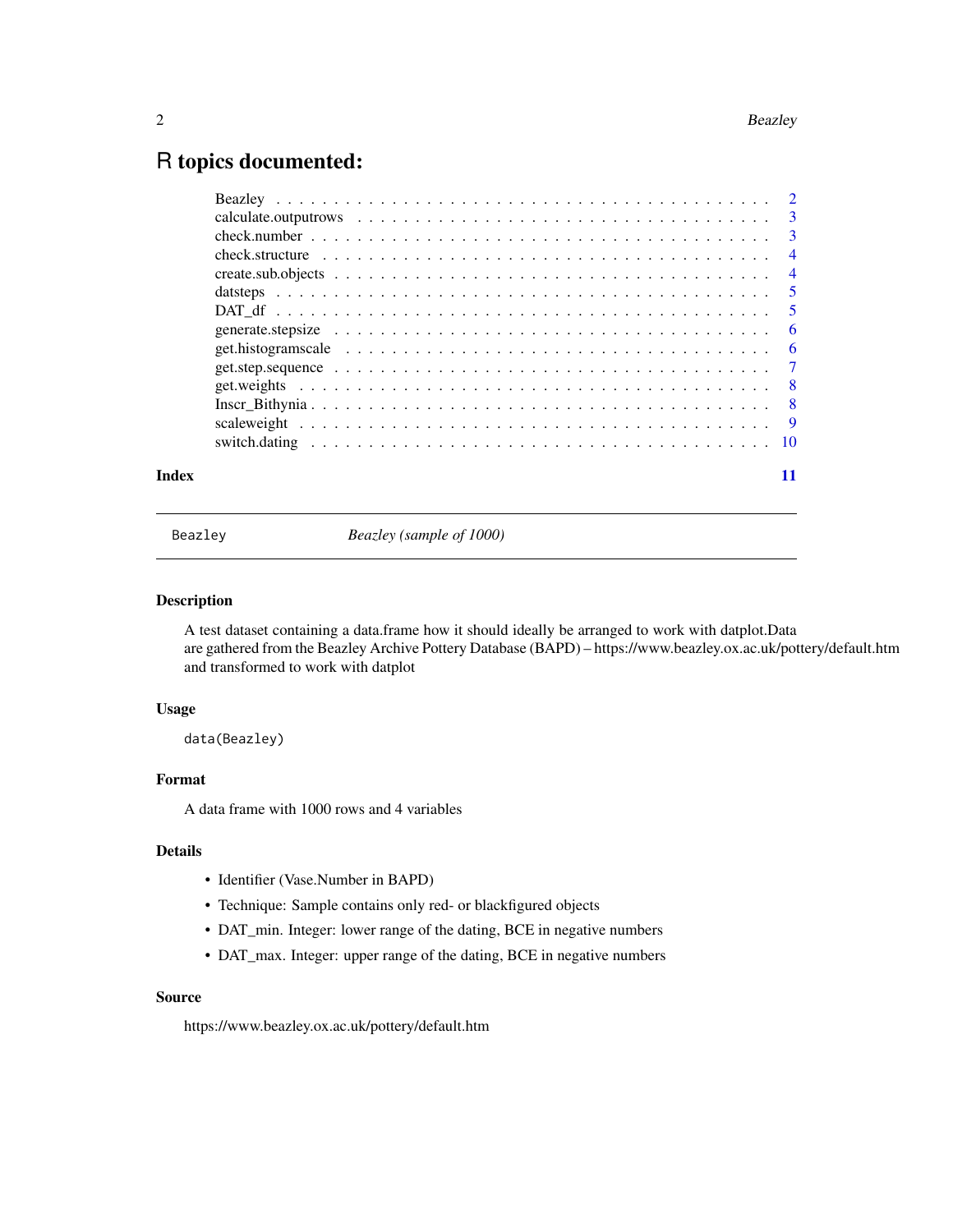<span id="page-2-0"></span>an approximation(!) of the rows that will be needed to fit all the steps of the dating

#### Usage

```
calculate.outputrows(DAT_mat, stepsize)
```
#### Arguments

| DAT_mat  | a matrix as transformed by datsteps()  |
|----------|----------------------------------------|
| stepsize | the stepsize given to or by datsteps() |

#### Value

the number of rows create.sub.objects should at least produce in order to fit all steps

check.number *Check for numbers (internal)*

#### Description

Checks if value is either numeric, integer or double and and returns TRUE.

#### Usage

check.number(value)

#### Arguments

value A value to check

#### Value

TRUE if value is any kind of number, FALSE if value is not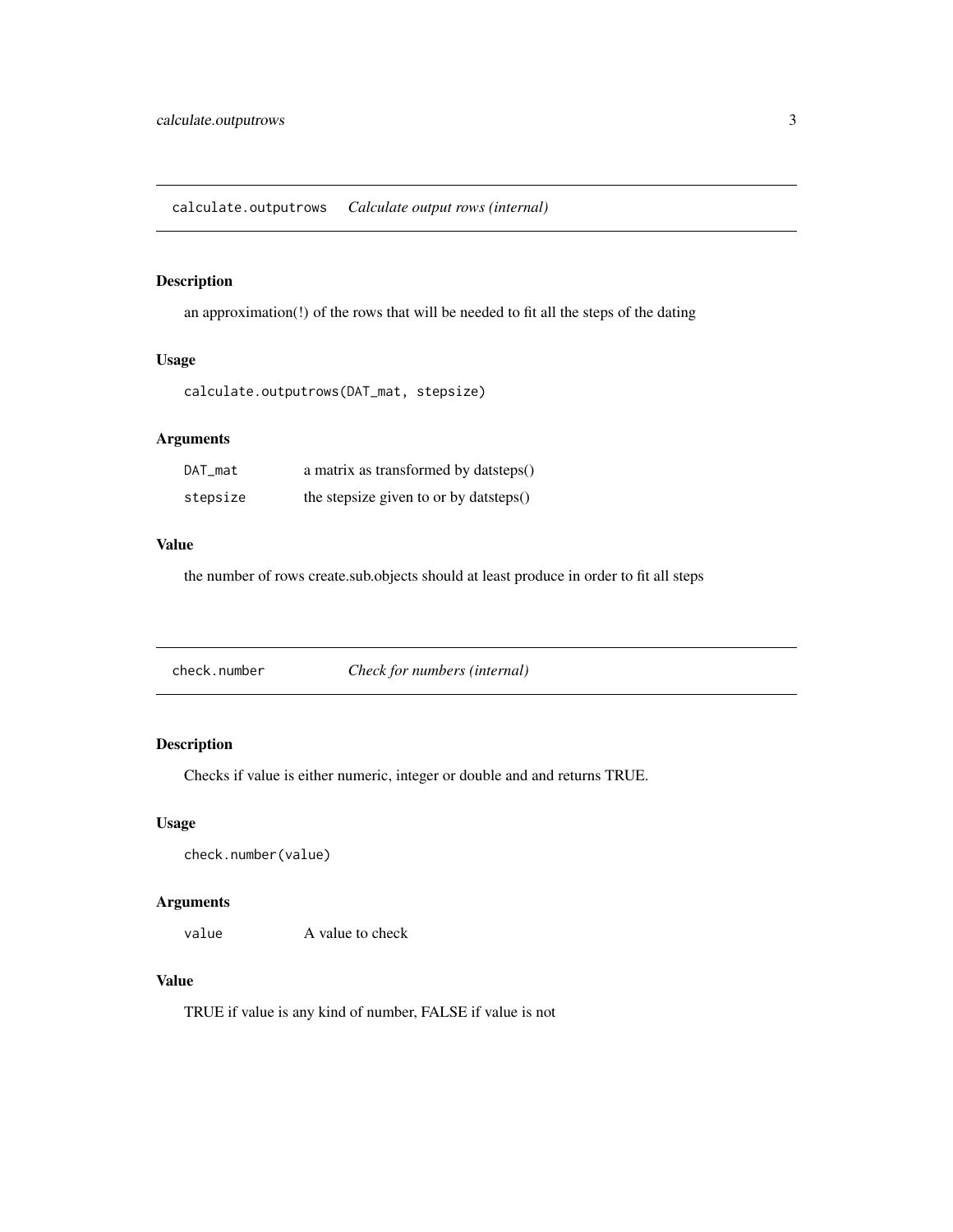<span id="page-3-0"></span>

Checks if the object passed to datsteps() will work

#### Usage

```
check.structure(DAT_df)
```
#### Arguments

DAT\_df An object to check

#### Value

TRUE if object can be processed by datsteps(), error / FALSE if not

create.sub.objects *Create sub-objects for each object in a dataframe (internal)*

#### Description

Requires a matrix with 4 named columns as datsteps will hand to the function: \* "index" (identifier so the values can later be reassigned to their ID and variable), \* "datmin" (minimum dating as any kind of number), \* "datmax" (maximum dating as any kind of number), \* "weight" (as created by get.weights), \* "step" (empty). It's expected that dates BCE are displayed as negative values while dates CE are positive values. Ignoring this will cause problems in any case, that would be fixed automatically by switch.dating().

#### Usage

```
create.sub.objects(DAT_mat, stepsize)
```
#### Arguments

| DAT mat  | a matrix with 3 variables as prepared by datsteps()                           |
|----------|-------------------------------------------------------------------------------|
| stepsize | Number of years that should be used as an interval for creating dating steps. |

#### Value

a longer matrix of the same structure to be further processed by datsteps() with a number of steps for each object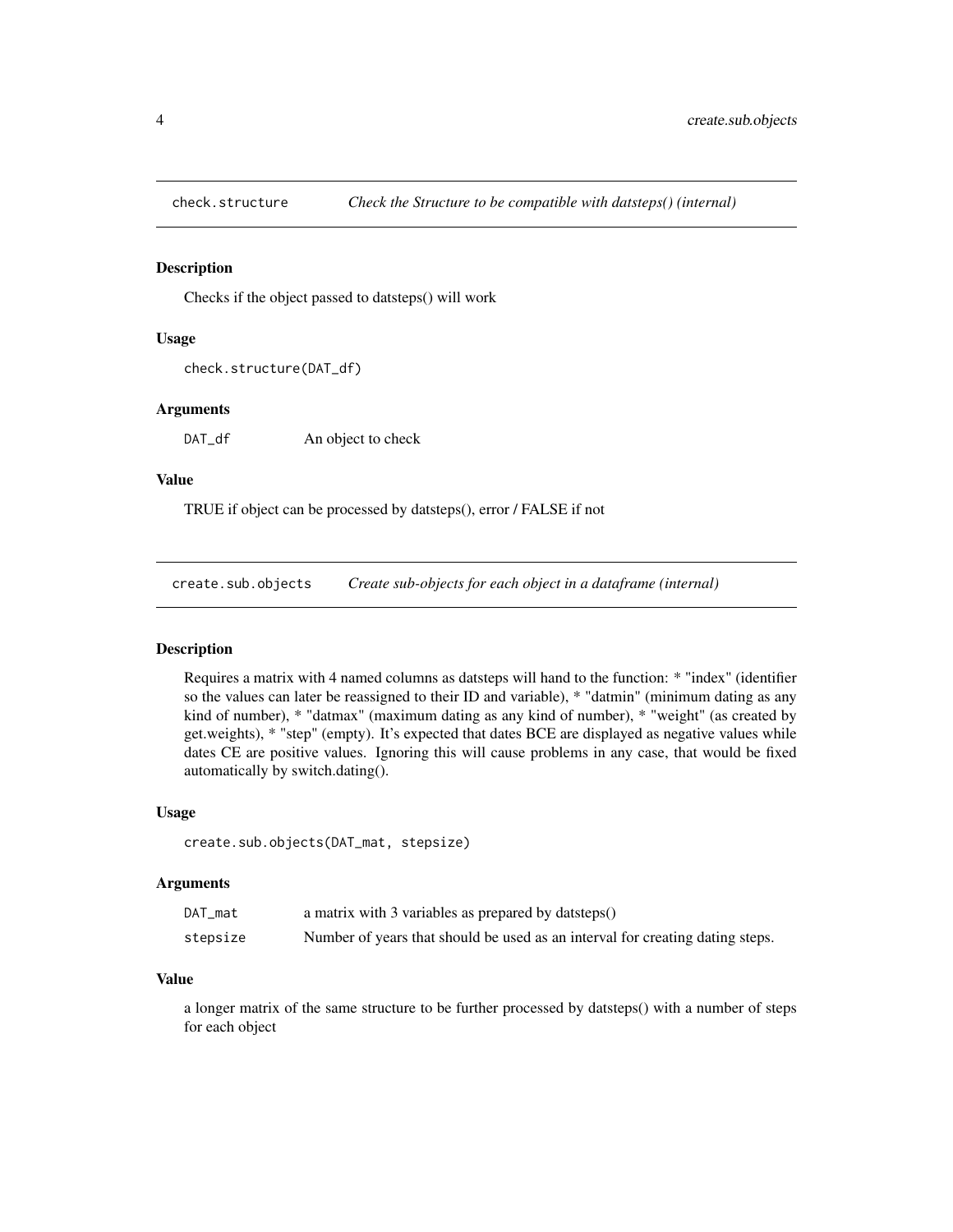<span id="page-4-0"></span>

Requires a dataframe with 4 variables: ID (ideally factor), group (ideally factor), minimum date (int/numeric) and maximum date (int/numeric). It's expected that dates BCE are displayed as negative values while dates CE are positive values. Ignoring this will cause problems in any case.

#### Usage

datsteps(DAT\_df, stepsize = 25)

#### Arguments

| DAT df   | a data frame with 4 variables: ID, group, minimum date (int/num) maximum date                   |
|----------|-------------------------------------------------------------------------------------------------|
|          | (int/num), _must_ be in this order, colnames are irrelevant; each object _must_                 |
|          | be one row.                                                                                     |
| stepsize | defaults to 5. Number of years that should be used as an interval for creating<br>dating steps. |

#### Value

a larger dataframe with a number of steps for each object as well as a 'weight' value, that is a quantification of how well the object is dated (lesser value means object is dated to larger timespans, i.e. with less confidence)

#### Examples

```
DAT_df_steps <- datsteps(DAT_df[1:100, ], stepsize = 25)
plot(density(DAT_df_steps$DAT_step))
```
DAT\_df *datplot Testing data*

#### Description

A test dataset containing a data.frame how it should ideally be arranged to work with datplot. Data are not real and illustrate some common problems such as lower and upper dating in the wrong columns.

#### Usage

data(DAT\_df)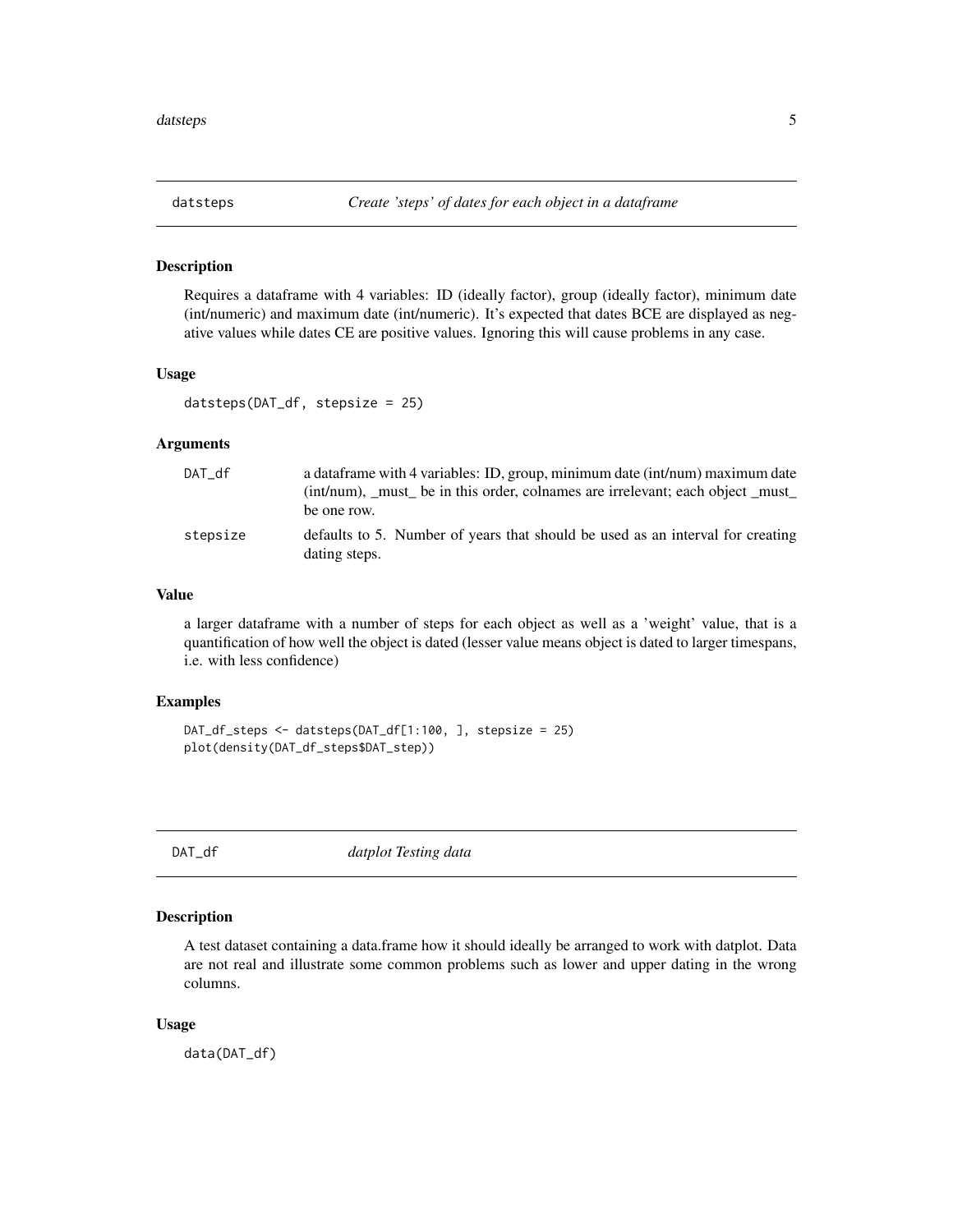#### <span id="page-5-0"></span>Format

A data frame with 5000 rows and 4 variables

#### **Details**

- ID. Identifier of the Objects (has to be unique)
- var. Grouping variable, such as a Type or a Findspot
- DAT\_min. Integer: lower range of the dating, BCE in negative numbers
- DAT\_max. Integer: upper range of the dating, BCE in negative numbers

generate.stepsize *Determine stepsize (internal)*

#### Description

Determines stepsize by selecting the absolute minimum value between the upper and lower end of all dating ranges.

#### Usage

```
generate.stepsize(DAT_mat)
```
#### Arguments

| DAT mat | a matrix as prepared by datsteps(), resp. a matrix witch columns "datmin" and |
|---------|-------------------------------------------------------------------------------|
|         | "datmax" containing numeric/integer value of the dating ranges.               |

#### Value

stepsize

get.histogramscale *Scaling Factor for Combined Histogramm Plots*

#### Description

Requires a dataframe as produced by datsteps() or a number as DAT\_df\_steps. Calculated the value with which the y-axis of a density graph should be multiplied in order to be visible in the corresponding histogram.

#### Usage

```
get.histogramscale(DAT_df_steps, binwidth = "stepsize")
```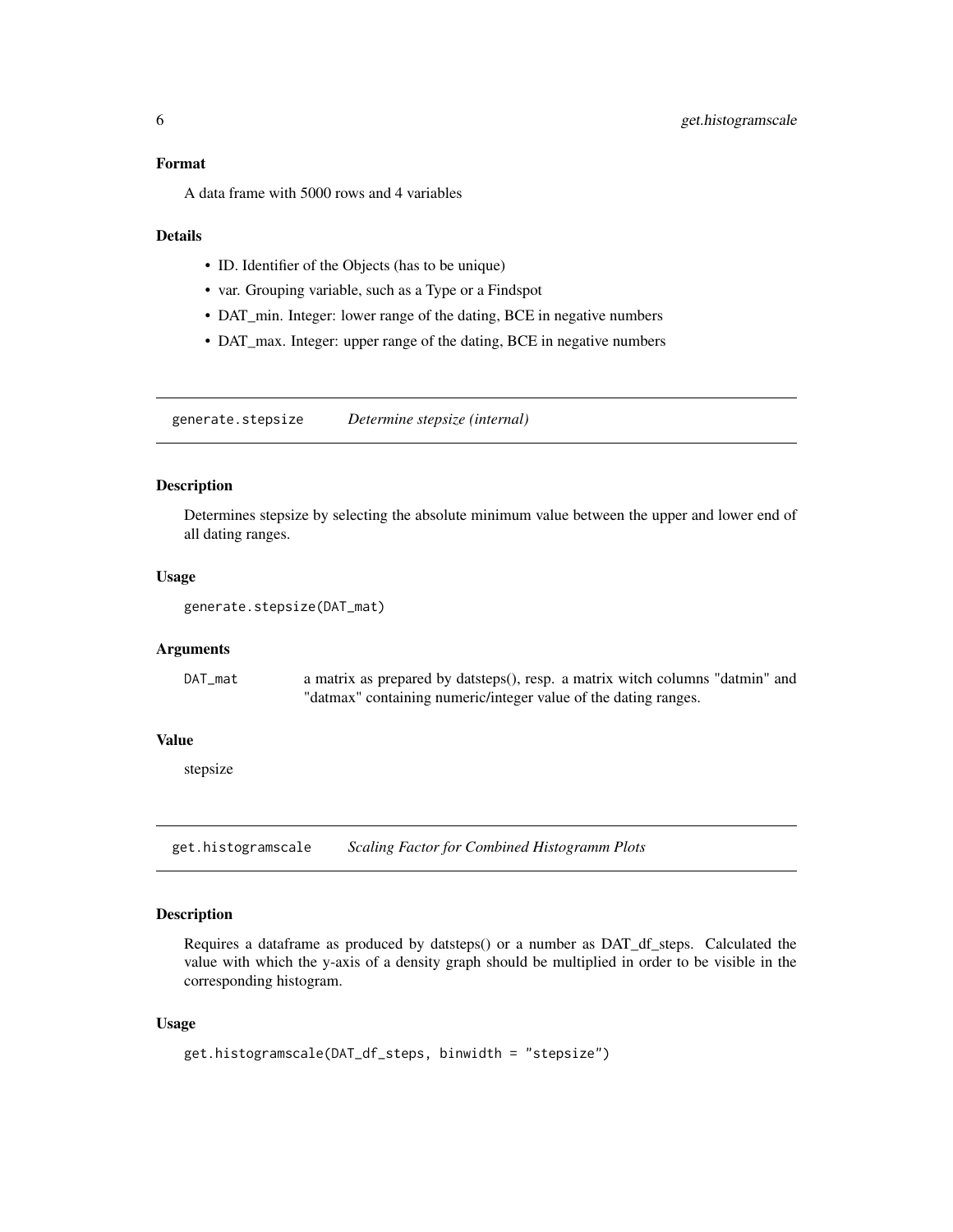#### <span id="page-6-0"></span>**Arguments**

| DAT_df_steps | a data frame as returned by datsteps (works also with a single number and a<br>vector)                                                                                                                                                                                   |
|--------------|--------------------------------------------------------------------------------------------------------------------------------------------------------------------------------------------------------------------------------------------------------------------------|
| binwidth     | the bandwidth to use for the density function and histogram. Should be stepsize<br>used to create the data frame. If a df as returned by datsteps() is given, step-<br>size can be automatically assigned using the corresponding attribute (binwidth<br>$=$ "stepsize") |

#### Value

the value with which to scale the density curve to a histogram plot so that both will be visible

#### Examples

```
DAT_df_steps <- datsteps(DAT_df[1:100, ], stepsize = 25)
get.histogramscale(DAT_df_steps)
get.histogramscale(DAT_df_steps$DAT_step, binwidth = 20)
get.histogramscale(500, binwidth = 20)
```
get.step.sequence *Calculate the sequence of dating steps (internal)*

#### **Description**

Produces an appropriate sequence of years between the minimum and maximum dating. If they cannot be properly divided by the stepsize set beforehand, either three values are generated for objects that are dated to a range of more then 60 objects dated to a timespan of less or equal to 60 If they can be divided without residual, the normal sequence is returned. If there is a residual, the stepsize is modified depending on how large the residual is. (TODO: There is still a problem here that needs fixing.)

#### Usage

```
get.step.sequence(datmin = 0, datmax = 100, stepsize = 25)
```
#### **Arguments**

| datmin   | value of the minimum dating of one object |
|----------|-------------------------------------------|
| datmax   | value of the maximum dating of one object |
| stepsize | the stepsize to be used                   |

#### Value

sequence of steps to be created by create.sub.objects()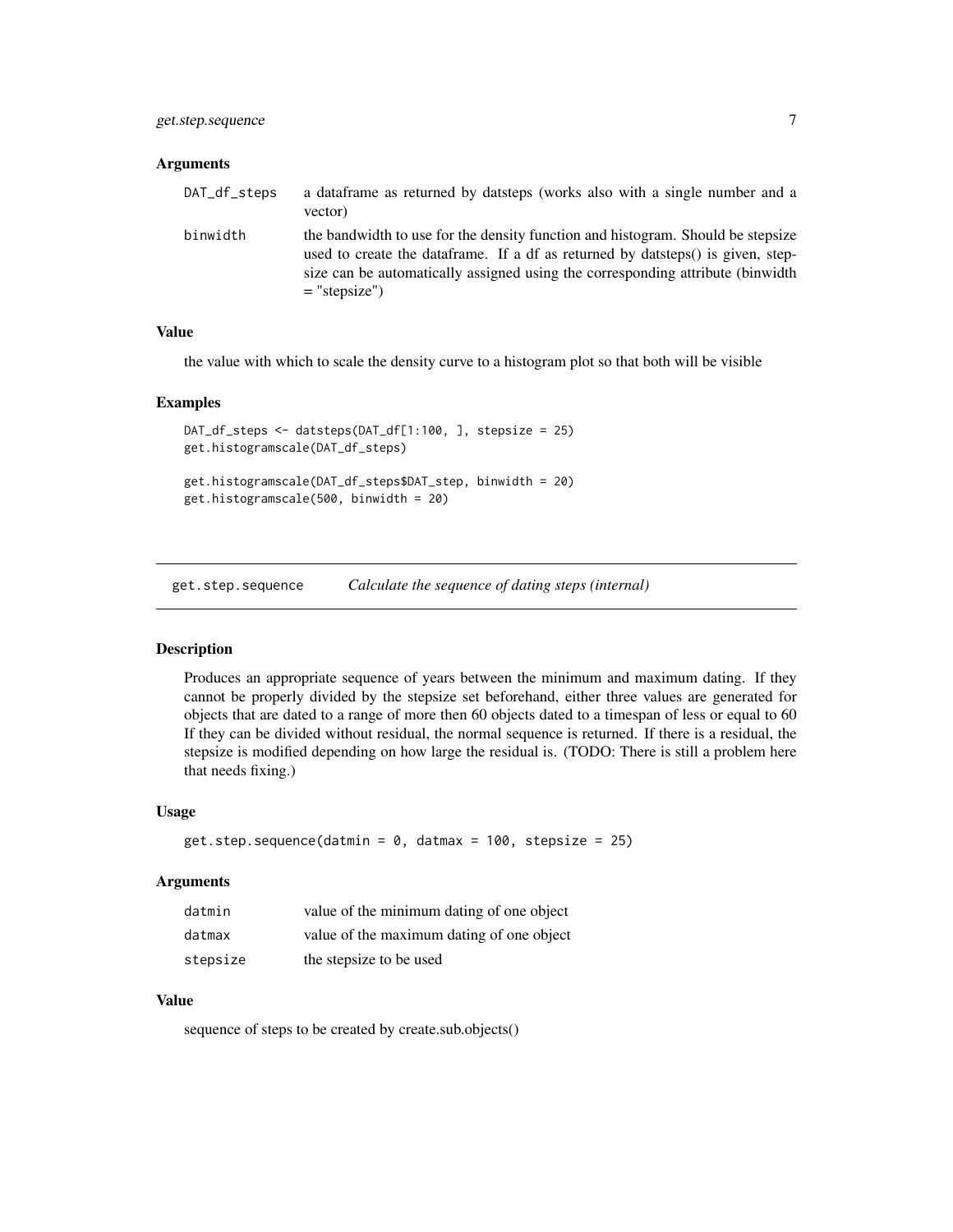<span id="page-7-0"></span>

Calculates the weights from two vectors of minimum and maximum dating for each object. Returns a dataframe with the weight in the first column and FALSE in the second if two rows have the same value in both min and max dating.

#### Usage

get.weights(DAT\_min, DAT\_max)

#### Arguments

| DAT_min | a vector containing the minimum date (a number) of each object |
|---------|----------------------------------------------------------------|
| DAT_max | a vector containing the maximum date (a number) of each object |

#### Value

the 'weight' value for the datsteps-dataframe, that is a quantification of how well the object is dated (lesser value means object is dated to larger timespans, i.e. with less confidence)

Inscr\_Bithynia *Inscr\_Bithynia*

#### Description

The data set was gathered by Barbora Weissova and published as part of her dissertation "Regional Economy, Settlement Patterns and the Road System in Bithynia (4th Century BC - 6th Century AD). Spatial and Quantitative Analysis.".

#### Usage

Inscr\_Bithynia

#### Format

A data frame with 2878 rows and 9 variables:

ID character COLUMN\_DESCRIPTION

ikey character ID at <https://inscriptions.packhum.org/> / [https://edh-www.adw.uni-heid](https://edh-www.adw.uni-heidelberg.de/home)elberg. [de/home](https://edh-www.adw.uni-heidelberg.de/home), if available

Location factor Findspot of the Inscription (City)

Source character Corpus/Citation of the Inscription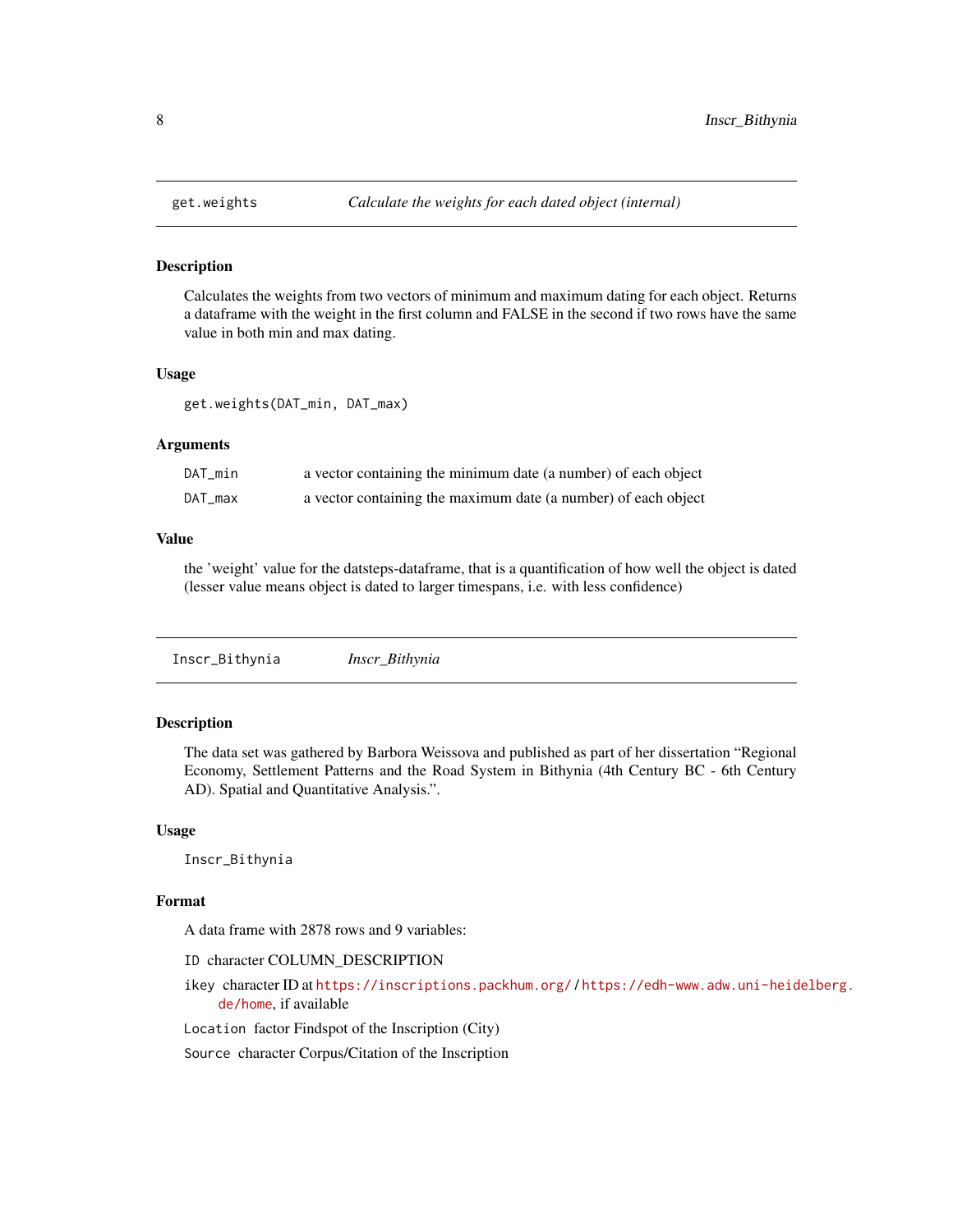#### <span id="page-8-0"></span>scaleweight 9

Dating character Original Chronological Assessment, may contain inconsistencies

Language factor Language of the Inscription, can either be Latin, Greek, or both

uncertain\_dating logical TRUE if Dating is not certain, FALSE if dating is certain

- DAT\_min integer lower border of the dating timespan, negative values for BCE, positive values for CE
- DAT\_max integer upper border of the dating timespan, negative values for BCE, positive values for CE
- URL Link to the inscription (if available) at <https://inscriptions.packhum.org/> or [https:](https://edh-www.adw.uni-heidelberg.de/home) [//edh-www.adw.uni-heidelberg.de/home](https://edh-www.adw.uni-heidelberg.de/home)

#### Source

Weissova, Barbora. 2019. "Regional Economy, Settlement Patterns and the Road System in Bithynia (4th Century BC - 6th Century AD). Spatial and Quantitative Analysis." Dissertation, Berlin: Freie Universität Berlin. <https://refubium.fu-berlin.de/handle/fub188/23730>, partially after <https://inscriptions.packhum.org/>

scaleweight *Scales the content of a column according to group membership*

#### Description

Requires a dataframe with one variable and one value column.

#### Usage

scaleweight(DAT\_df, var =  $c("all", 2)$ , val = 5)

#### Arguments

| DAT df | a dataframe                                                                                                                                                             |
|--------|-------------------------------------------------------------------------------------------------------------------------------------------------------------------------|
| var    | the index of the column that should be used as the group variable, OR "all" (note:<br>all non-numeric values will result in the weight being scaled across all objects) |
| val    | the column that should be scaled (value / sum(values))                                                                                                                  |

#### Value

the same dataframe, with scaled values in the specifies column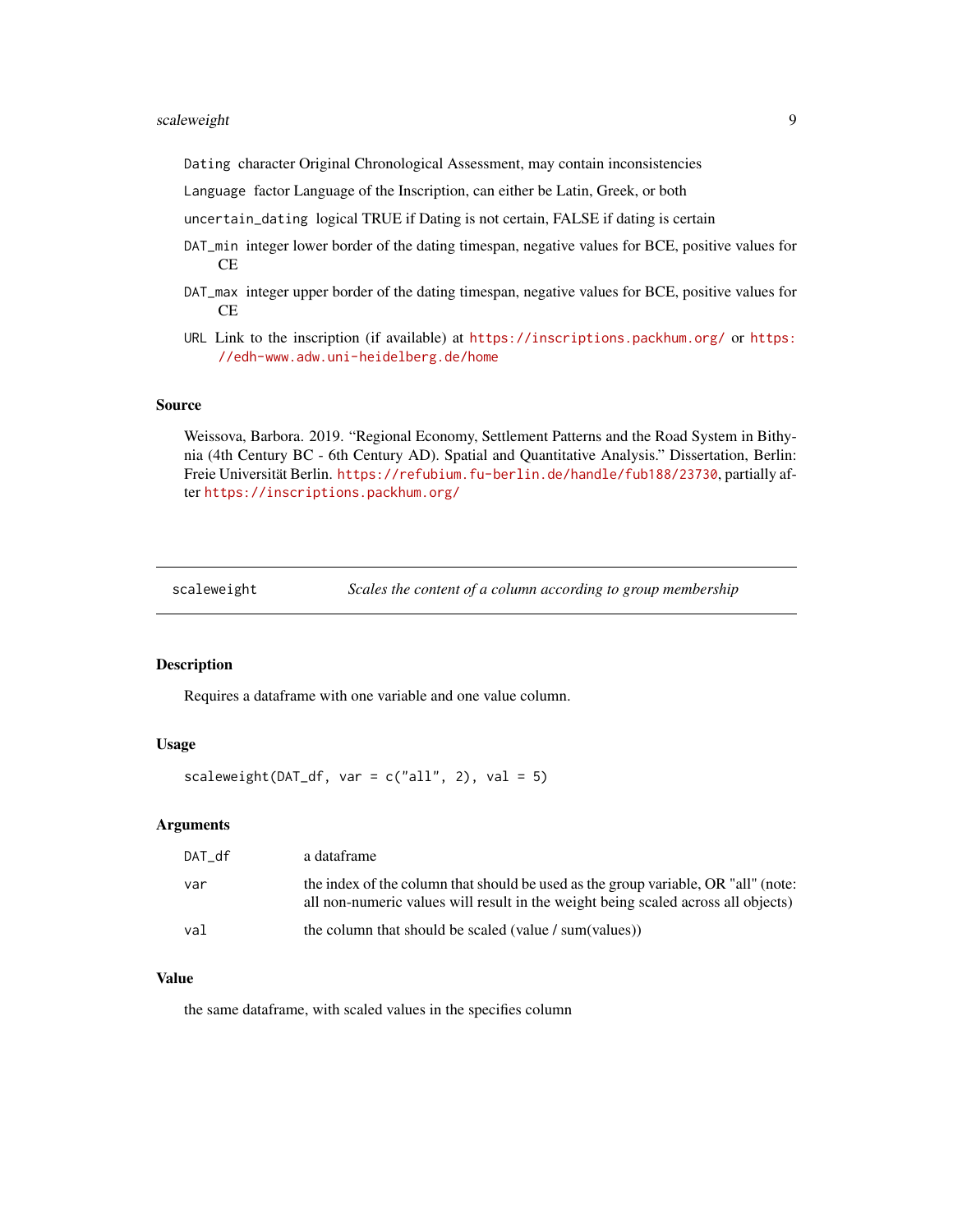<span id="page-9-0"></span>

Requires a dataframe with 4 variables: ID (ideally factor), group (ideally factor), minimum date (int/numeric) and maximum date (int/numeric) and DAT\_err as a vector of indices where dating is in wrong order.

#### Usage

```
switch.dating(DAT_df, DAT_err)
```
#### Arguments

| DAT df  | a dataframe with 4 variable: ID, group, minimum date (int/num) maximum date |
|---------|-----------------------------------------------------------------------------|
|         | (int/num)                                                                   |
| DAT err | a vector containing the indices of the dates which are in wrong order       |

#### Value

corrected DAT\_mat